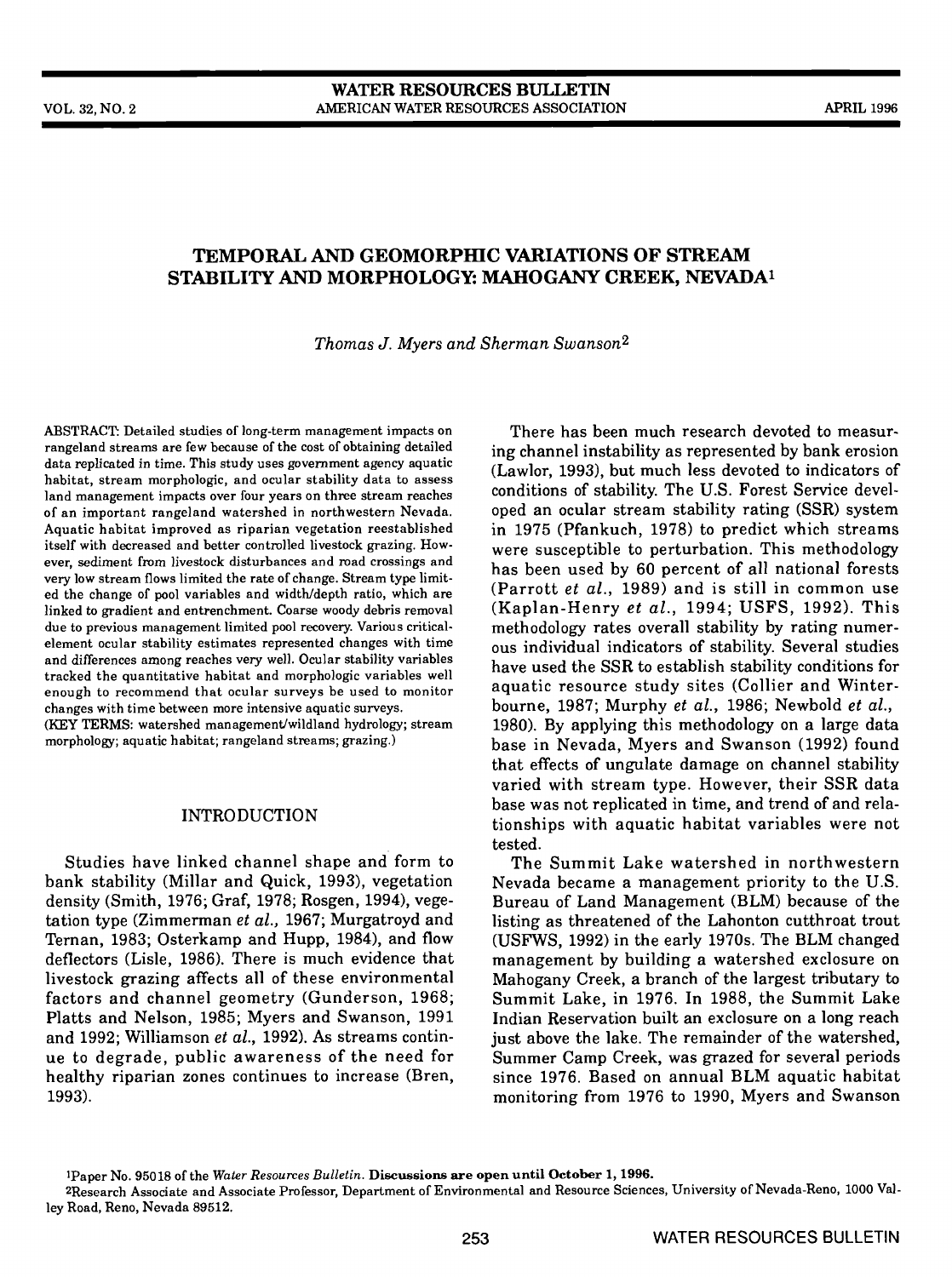overall, but that grazing periods decreased stability. They also found that pool area and quality decreased width/depth ratio  $(>12)$ , sinuosity  $(1.2 \text{ to } 1.4)$ , due to coarse woody debris removal. Fine sediment entrenchment (floodable area less than 2.2 times the due to coarse woody debris removal. Fine sediment required about five years to move through the stream after the sources began to heal, but roads and drought increased sedimentation in certain reaches.

Beginning in 1989, the Summit Lake Indian Tribe and the Nevada Department of Wildlife began a more intensive aquatic habitat inventory regime based on USFS (1985) and Pfankuch (1978). We used this more intensive data to assess changes of the SSR and stream morphologic and aquatic habitat variables in relation to management, low flows, and differences between geomorphically different stream reaches. Specifically, we examined and tested whether SSR stream morphologic and aquatic habitat variables varied with time, stream reach geomorphology, and ungulate damage. We also determined relationships between measured and ocular variables to test whether ocular methods of Pfankuch (1978) could be a rapid assessment technique for use between more Basin detailed measurements.

### STUDY AREA

### Environmental Setting

The Mahogany Creek watershed drains 34.4 km2, evenly divided between Mahogany Creek and Summer Camp Creek, westward from the Black Rock Mountains in northwestern Nevada. The geologic substrate of the watershed is predominately rhyolitic and basaltic flows (Stewart and Carison, 1978). This watershed drains into Summit Lake, a terminal lake formed by landslide dam from the Black Rock Mountains about 7840 years BP (Curry and Melhorn, 1990). Climate ranges from moist steppe to dry subhumid continental with 15 to 65 centimeters of precipitation depending on elevation (Houghton et al., 1975). Woody riparian vegetation consists mostly of aspen (*Populus tremuloides*) and willow  $(Salix$  sp.).

We divided the streams on the watershed into three study reaches (Figure 1). The downstream Reach 1 (six sampling stations) is on the Summit Lake Indian Reservation. This reach is flat  $(1$  percent), sinuous (>2), and slightly entrenched (floodable area exceeds 2.2 times the channel width) with moderate width/depth ratio  $(>12)$ , and has a sandy substrate. Reach 2 (six sampling stations) combines a reach on Mahogany Creek between the confluence and reservation with Summer Camp Creek because of similar size and management. Reach 3 (five sampling

(1996) found that stability and tree cover increased stations) is the exclosed Mahogany Creek branch.<br>
overall but that grazing periods decreased stability. Both Reaches 2 and 3 have moderate channel stations) is the exclosed Mahogany Creek branch. width/depth ratio  $(>12)$ , sinuosity  $(1.2$  to  $1.4)$ , channel width), and gradient (2 to 4 percent) with predominately gravel substrate. Reach 1 is type C5, although near the lake it is narrower and is almost type E5, and Reaches 2 and 3 are type B4 in the Rosgen (1994) stream classification.



Figure 1. Site Map Showing Watershed, Study Sites With Number Representing the Reach Number, Roads, and Exciosure Fencing.

A U.S. Geological Survey gaging station has operated since 1987 below the confluence of Mahogany Creek and Summer Camp Creek and about 4 km above Summit Lake. Average monthly streamfiow is 0.08 cms. Random streamfiow measurements indicated that baseflow on Summer Camp Creek is 25 percent higher than on Mahogany Creek. Based on records extension back to 1976 (Myers and Swanson, 1996), this study period (1989-92) coincided with the last four years of a seven-year drought with flows in 1992 being the lowest on record. Flows in 1990 were approximately normal.

# Land Management

The BLM built an exciosure around the Mahogany Creek watershed (Figure 1) in 1976 to eliminate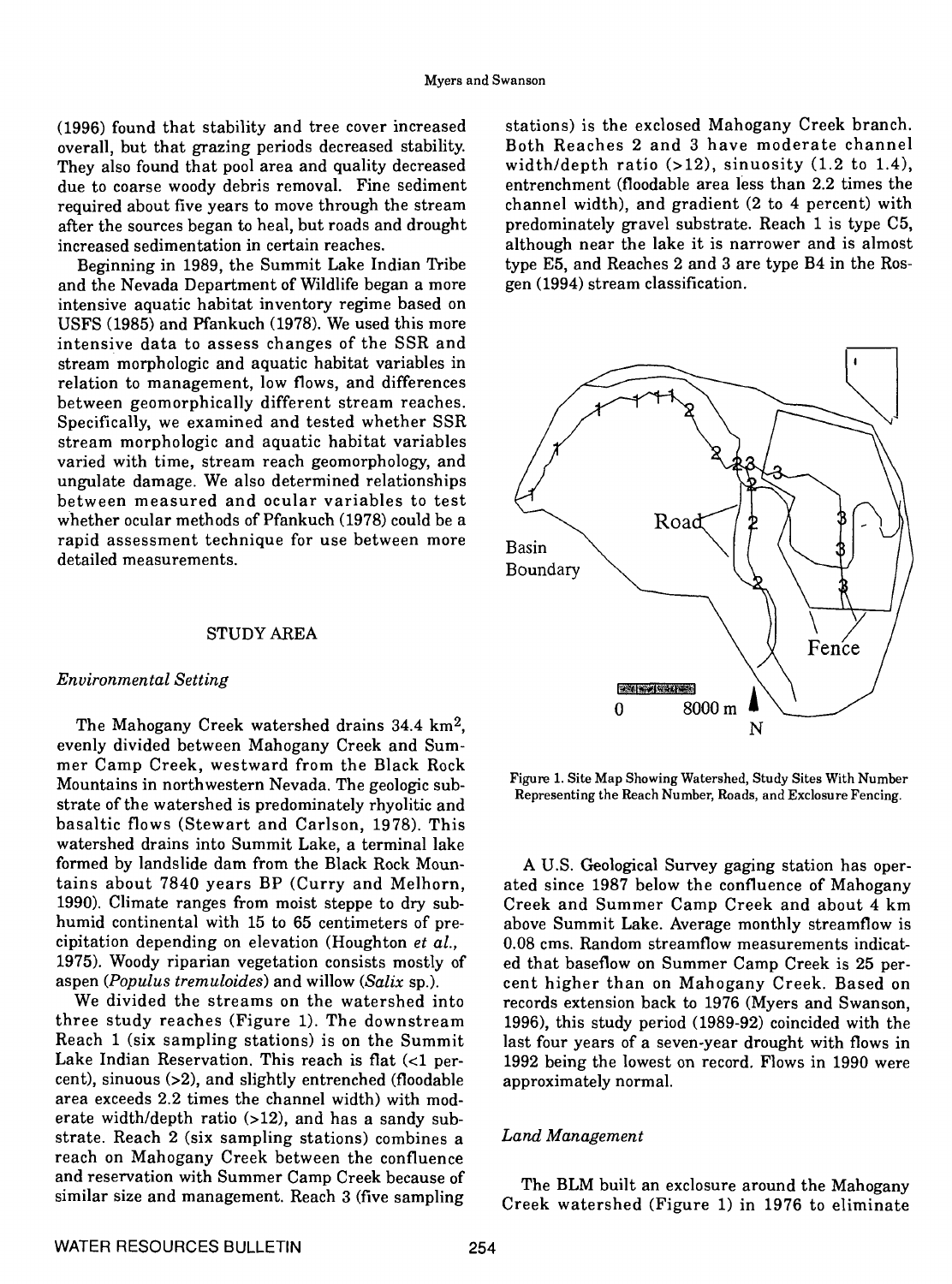livestock grazing. Annual grazing occurred on Reach (Table 2). We split all SSR variables into binary mdi-1 on the reservation until 1988 when a riparian exclo- cators of good or fair at their median value for analysure was built. At the beginning of this study, Reach 1 sis as an indicator variable. Myers and Swanson<br>had been grazed annually for many years but rested (1992) found that channel capacity, cutting, and for one, Reach 2 had been rested for two years (Myers and Swanson, 1996), and Reach 3 had been rested for veyors. The splitting of variables into binary indica-14 years. During the study period, Reach 1 and 3 tors should eliminate much of this variability. The were rested, while the pasture containing Reach 2, methods also provided estimates of ungulate damage with approximately 5 km of stream, was grazed from due to grazing, which we reduced July 1 to August 30, 1990, by 730 cattle. Riparian uti-July 1 to August 30, 1990, by 730 cattle. Riparian utilization was approximately 40 percent of the year's new growth, with utilization at individual sites classified as moderate to heavy (BLM, 1993). There were Statistical Methods approximately 300 wild horses in the pasture containing Summer Camp Creek in 1990 (BLM, 1993). The exciosure limited but did not eliminate horse usage of Mahogany Creek (Myers and Swanson, 1996).

Other management activities affected these watersheds. There are approximately 2 km/km2 of road in both basins with two at grade crossings per reach within the study reach (Figure 1). These roads serve as a source of sediment to the stream (Myers and Swanson, in press). Also, managers cleared the streams of coarse woody debris in the 1970s to clear fish passages (Jack Piccolo, Summit Lake Tribal Fisheries Biologist, personal communication, 1993). This coarse woody debris removal decreased pooi area and quality and will probably limit pool recovery until the (1) riparian vegetation recovers (Myers and Swanson,

Surveyors randomly established 17 inventory sta tions distributed within predetermined reaches. An inventory station has five systematic transects with [RS][YS][RY] is still the best model. If not, we considinventory station has five systematic transects with [RS][YS][RY] is still the best model. If not, we consid-<br>15 m spacing resulting in a 75 m subreach being ered the significance of [RS][YS]. The decision rule is inventoried. Spacing between stations averages less than 1 km (Figure 1), which results in an inventory of model or the difference between models is significant 8 percent of total stream length. Ocular estimates on each bank integrate 7.5 meters up- and downstream from each transect. Parameters measured across expressed as a percent of water width.

Surveyors measured the water width and fraction Surveyors measured the water width and fraction with data pooled from all three reaches for only the of that width which are pools, the fraction consisting grazed year, 1990. of various substrate types, and depths. They estimated bank stabilities, Pfankuch (1978) stability vanables, and vegetation cover types. From these data, we calculated aquatic habitat and stream morphologic variables (Table 1) and used Pfankuch SSR variables

(1992) found that channel capacity, cutting, and<br>brightness were least often properly identified by surmethods also provided estimates of ungulate damage<br>due to grazing, which we reduced to a binary indica-

We analyzed SSR variables for variation among reach and change with time by using three-way (reach (R), year (Y), and SSR variable level (5)) loglinear models (Fienberg, 1980). We chose to test the hierarchy of complete independence ([R][Y][S]), interaction of reach and SSR variable ([RS][Y]), interaction of reach and SSR variable and of year and SSR vanables ([RS][YS]), and interaction of each pair of terms  $([RS][YS][RY])$ . We determined expected cell counts for each model according to Fienberg (1980) and their corresponding test statistic:

$$
\chi^2 = \sum \frac{(Obs - Exp)^2}{Exp} \tag{1}
$$

Here, Obs is observed and Exp is expected count of each cell. If the fitted model is correct and the sample size is large,  $\chi^2$  have chi-square distributions where METHOD OF ANALYSIS the degrees of freedom equals the difference between number of cells  $(3x3x2=18)$  and number of parameters Field Methods **fit.** When  $[RS][YS][RY]$  is significant (high  $\chi^2$ , low probability), it is the best fit model. When [RS][YS][RY] is not significant, we tested the difference between test statistics for [RS][YS][RYJ and [RS][YS]. When the difference is significant, to stop partitioning the interactions when either the at the 10 percent level and to choose as the best model the model in the previous step (Fienberg, 1980).

We considered the hypothesis that SSR ratings transects are averaged over the entire station and were independent from ungulate damage by using<br>expressed as a percent of water width. standard 2x2 chi-square analysis (Fienberg, 1980)

> SSR variables may be correlated, and, because we were interested in knowing which combination best explained variations of the stream morphologic variables, we used a multiple regression indicator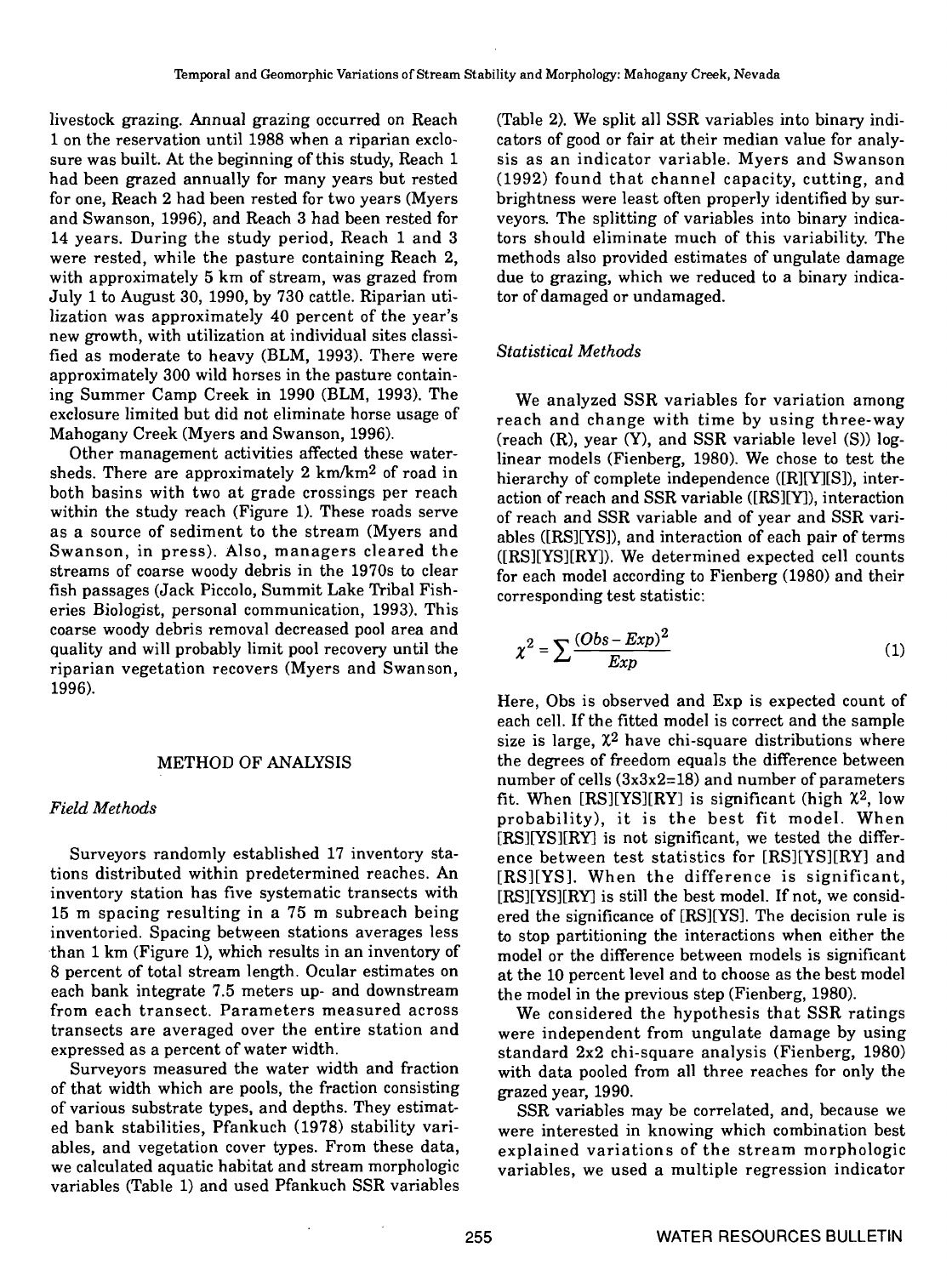## Myers and Swanson

| Variable              | Definition                                                                                                                                                                             |  |  |  |  |  |
|-----------------------|----------------------------------------------------------------------------------------------------------------------------------------------------------------------------------------|--|--|--|--|--|
| Pool* Percent         | Percent of total stream width classified as pools.                                                                                                                                     |  |  |  |  |  |
| Pool Quality          | Percent of pools rated as high quality pools.                                                                                                                                          |  |  |  |  |  |
| Percent Cobble-Gravel | Percent of stream bottom classified as cobble or gravel (2 to 302 mm).                                                                                                                 |  |  |  |  |  |
| Stability             | Percent of banks rated as stable.                                                                                                                                                      |  |  |  |  |  |
| <b>COVER</b>          | Percent desirable bank vegetation. Assumes that shrubs are most desirable and that tree,<br>grass and forbs, and exposed banks are 75, 50, and 25 percent, respectively, as desirable. |  |  |  |  |  |
| Water Width/Depth     | Ratio of the water width to the average water depth.                                                                                                                                   |  |  |  |  |  |

# TABLE 1. Definition of Aquatic Habitat and Stream Morphologic Variables.

\*A pool is a reach of stream with surface velocity less than 0.3 mps (USFS, 1985).

Note: A stable bank has no signs of erosion or recent deposition and generally is well protected by vegetation or rock.

TABLE 2. Description of SSR Variables. Ratings are scaled so that the lowest values are the best and the highest values are the poorest. We divided the scores at their median value into good and fair categories (see Myers and Swanson, 1992; Pfankuch, 1978; or USFS, 1992, for detailed description of the ratings).

| No. SSR          | <b>Name</b>                                      | Rating   | Description                                                                                                               |
|------------------|--------------------------------------------------|----------|---------------------------------------------------------------------------------------------------------------------------|
| 1                | Landform Slope                                   | $1-8$    | Steepness of the land adjacent to the stream channel.                                                                     |
| $\boldsymbol{2}$ | <b>Mass Wasting</b>                              | $1-12$   | Existing or potential detachment of and downslope movement<br>of large soil clods.                                        |
| 3                | Debris Jam Potential                             | $1-8$    | Presence of floatable objects on bank. Rating considers size and<br>amount.                                               |
| 4                | Vegetation Bank Protection                       | $1-12$   | Percent cover of trees, shrubs, grass and forbs.                                                                          |
| 5                | <b>Channel Capacity</b>                          | $1-4$    | Rating of channel width/depth ratio with smallest being best.                                                             |
| 6                | <b>Bank Rock Content</b>                         | $1-8$    | Size and amount of bank rock.                                                                                             |
| 7                | Obstructions and Flow Detectors                  | $1-8$    | Rating of stability of objects which deflect flow and whether they<br>cause stable pool-riffle sequences.                 |
| 8                | Cutting                                          | $1-16$   | Bank scour leading to degradation.                                                                                        |
| 9                | Deposition                                       | $1-16$   | Amount and size of material deposited on lower banks.                                                                     |
| 10               | Rock                                             | $1-4$    | Amount of sediment rounding due to transport.                                                                             |
| 11               | <b>Brightness</b>                                | $1-4$    | Amount of staining.                                                                                                       |
| 12               | Consolidation and Particle<br>Packing            | $1-8$    | Degree of packing in the substrate.                                                                                       |
| 13               | Bottom Size Distribution and<br>Stable Materials | $1 - 16$ | Changes from natural size distribution and the percent of<br>substrate judged to be stable (not abnormally transporting). |
| 14               | Scouring and Deposition                          | $1 - 24$ | Evidence of scour or deposition on the stream bottom leading<br>to stable pool-riffle sequences.                          |
| 15               | <b>Clinging Vegetation</b>                       | $1-4$    | Amount of vegetation clinging to rocks.                                                                                   |
| 16               | Upper Bank                                       | 4-40     | Sum of SSR Variables 1 to 4.                                                                                              |
| 17               | Lower Bank                                       | $5 - 52$ | Sum of SSR Variables 5 to 9.                                                                                              |
| 18               | Channel Bottom                                   | $6 - 60$ | Sum of SSR Variables 10 to 15.                                                                                            |
| 19               | Total SSR                                        | 15-152   | Sum of all SSR variables.                                                                                                 |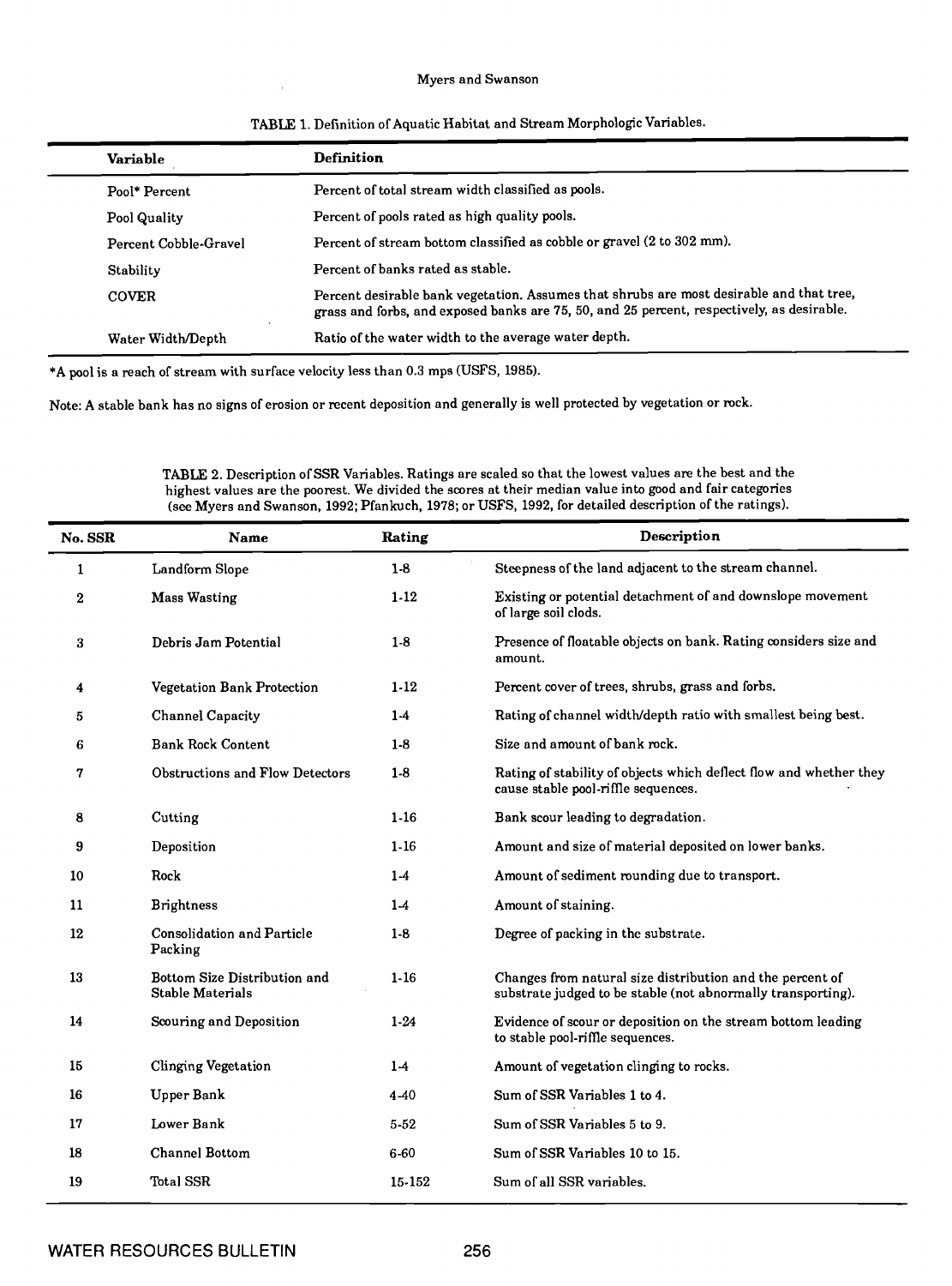variable design. We performed the following indicator variable analysis:

$$
V = B_0 + B_1SSR1 + B_2SSR2 + ... + B_{15}SSR15
$$
 (2)

Here, SSR\* represented indicator variables of 14 individual SSR variables (excepting rock angularity, SSR1O) and equaled 1 if good and 0 if fair according to the binary classification specified above.

We used indicator variable analysis to determine whether dependent variables varied among reaches, years, or a combination of both:

$$
V = B_0 + B_1 Yr^2 + B_2 Yr^4 + B_3 R^2 + B_4 R^3
$$
  
+ B<sub>5</sub>R2Y2 + B<sub>6</sub>R2Y4 + B<sub>7</sub>R3Y2 + B<sub>8</sub>R3Y4 (3) be

In this relation, V represents a normally distributed dependent variable, Yr2 and Yr4 represent 1990 and 1992 while 1989 is the base year, R2 and R3 represent Reaches 2 and 3, respectively, while Reach 1 is the base, and the other terms are interaction terms defined as the product of its constituent parts. All independent indicator variables equal 1 if the observation is the given year or reach. Significant coefficients for the year or reach terms indicate variation from the base values. Significant interaction term coefficients indicate that variation from the base is limited to specific years and reaches.

We tested the variation of stream morphologic variables and aquatic habitat variables with vegetation type lumped over reach and year by using parametric or Kruskal-Wallis nonparametric one-way analysis of variance (Sokal and Rohlf, 1981). Correlations among the SSR variables were determined using Spearman rank correlations (Sokal and Rohlf, 1981). Percentile data is normally distributed if values cluster away from the range boundaries of 0 and 100. Pool quality and bank stability are not normally distributed because of many values on either boundary.

# RESULTS

# SSR Variable Correlation

Correlation between individual SSR variables ranged from near 0 (debris jam potential and brightness) to 0.88 (mass wasting and cutting) (Table 3). High correlation suggests processes occurring simultaneously or sequentially on different portions of the bank or similar variable definitions.

# Variation of SSR Variables with Time and Reach

Table 4 presents selected log-linear models for variation of SSR with reach and year and significant relations among SSR variables and ungulate damage. An explanation of how we chose the model for interaction of reach and SSR for variable 1 (landform slope) provides an example of how we chose the best models throughout Table 4. Model  $[RY][RS][YS]$  has  $X^2 = 2.29$ with  $P=0.68$ , and the difference with [YS][RS] is 1.09 with 4 degrees of freedom (the difference in df between models) and  $P=0.90$ , which is not significant. Similarly, neither [YS]{RS] nor the difference with [RS][Y] is significant. However, the difference between  $[RS][Y]$  and  $[R][Y][S]$  is 10.2 with df=2 and P=0.006, which is significant. The rule described in the Method of Analysis section required that we choose [RS][YJ as the best model.

The model of complete independence best fits bank rock content, obstruction and flow deflectors, cutting, consolidation or particle packing, and the channel bottom sum. Bank rock content cannot change over short time periods and did not vary with reach; however, banks with higher rock content were not damaged by grazing in 1990. Obstructions and flow deflectors throughout this watershed are random boulders rather than coarse woody debris which had been previously removed. Undamaged sites in 1990 had better ratings, suggesting that stable obstructions and flow deflectors limited cattle access. Cutting is very light and randomly distributed throughout the watershed because the riparian vegetation is mostly recovering and banks are building due to sediment filtration and deposition (Myers and Swanson, in review). Consolidation had poorer ratings on damaged sites due to increased fine sediment. Independence of the channel bottom sum reflected the variety of best fit models for the individual variables. The significant variation of the channel bottom sum with ungulate damage reflected the significant variation of four of the six individual variables.

The model of interaction of reach and SSR variable fits landform slope, debris jam potential, channel capacity, rock angularity, and the upper bank sum. Landform slope and channel capacity varied with reach because stream type varied between Reach 1 and Reaches 2 and 3. Debris jam potential varied with reach because Reach 1 has mostly shrubs and grass, which produce very little large woody debris. The other reaches have predominately aspen riparian areas and therefore more debris in the channel. Rock angularity varied with reach because of the transport distance among reaches.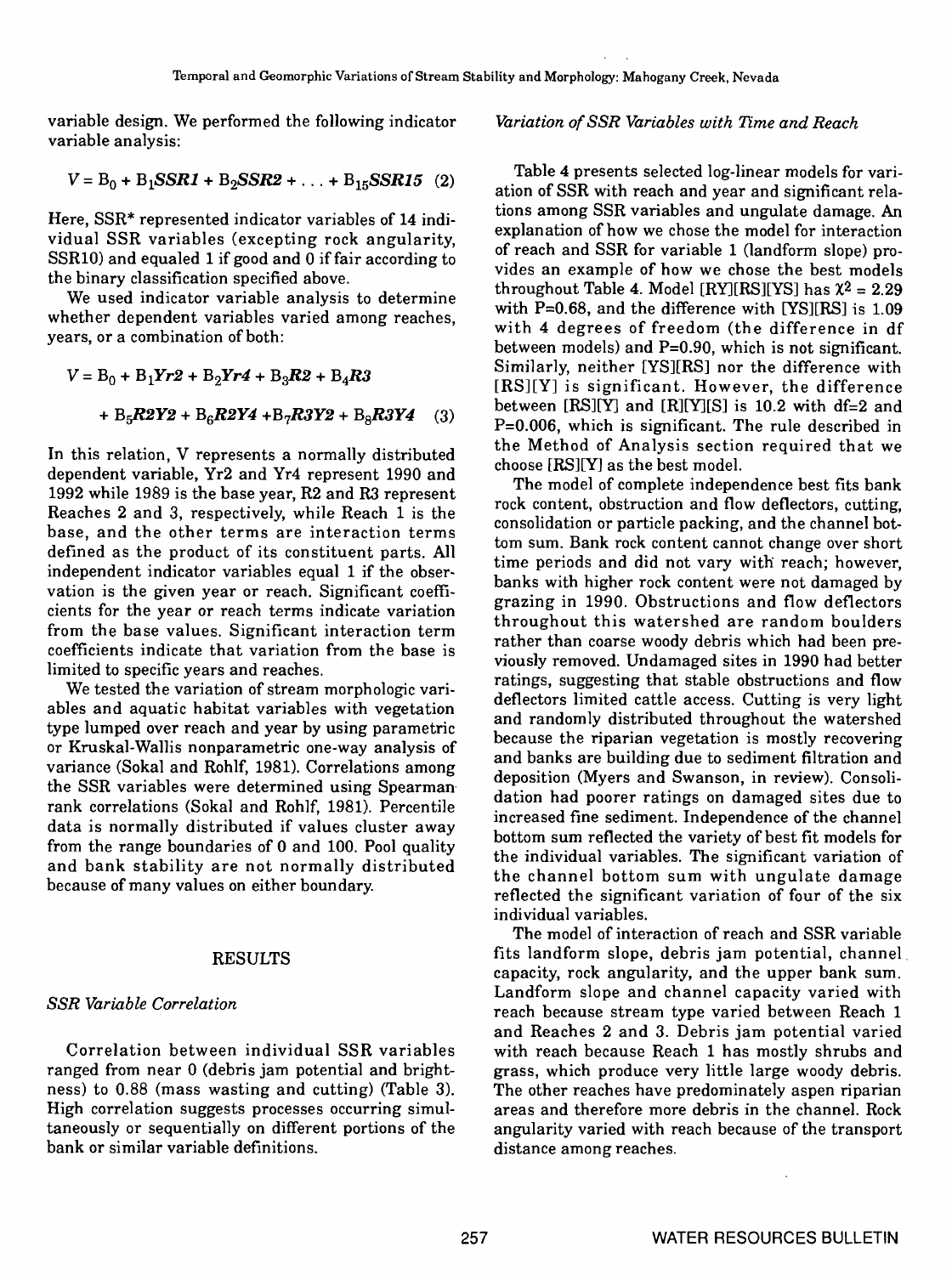### Myers and Swanson

| SSR                           |        | Landform Slope |        |                     |                            |        |        |                          |             |             |                               |        |                         |     |                               |               |            |
|-------------------------------|--------|----------------|--------|---------------------|----------------------------|--------|--------|--------------------------|-------------|-------------|-------------------------------|--------|-------------------------|-----|-------------------------------|---------------|------------|
| <b>Mass Wasting</b>           | .55    | Mass Wasting   |        |                     |                            |        |        |                          |             |             |                               |        |                         |     |                               |               |            |
| Debr. Jam Pot.                | .45    | .18            |        | Debr. Jam Potential |                            |        |        |                          |             |             |                               |        |                         |     |                               |               |            |
| Veg. Bank Pr.                 | .54    | .52            | .31    |                     | Vegetative Bank Protection |        |        |                          |             |             |                               |        |                         |     |                               |               |            |
| Chan. Capacity                | $-.20$ | $-.37$         | $-.37$ |                     | -.28 Channel Capacity      |        |        |                          |             |             |                               |        |                         |     |                               |               |            |
| <b>Bank Rock Content</b>      | $-.22$ | .06            | $-.34$ | $-.19$              | .11                        |        |        | <b>Bank Rock Content</b> |             |             |                               |        |                         |     |                               |               |            |
| Obs. and Flow Defl.           | .39    | .49            | .34    | $.16\,$             | $-.33$                     |        |        | -.02 Obs. and Flow Deft. |             |             |                               |        |                         |     |                               |               |            |
| Cutting                       | .53    | .88            | .32    | .48                 | $-.53$                     | .04    | .58    | Cutting                  |             |             |                               |        |                         |     |                               |               |            |
| Deposition                    | .21    | .56            | .03    |                     | $.18 - .05$                | .03    | .37    | .46                      | Deposition  |             |                               |        |                         |     |                               |               |            |
| Rock Angularity               | $-.35$ | $-.19$         | $-.34$ | $-.19$              | $-.04$                     | .34    | $-.02$ |                          |             |             | $-.14$ $-.32$ Rock Angularity |        |                         |     |                               |               |            |
| <b>Brightness</b>             | .27    | .19            | $-.00$ | .07                 | .16                        | .21    | .10    | .13                      |             | $.36 - .30$ | <b>Brightness</b>             |        |                         |     |                               |               |            |
| Cons. and Part. Packing       | $-.04$ | .10            | .06    |                     | $-.01-.04$                 | .48    | .16    | .07                      | ${\bf .22}$ | .16         | .09                           |        | Cons. and Part. Packing |     |                               |               |            |
| Size Dist. and Percent Stable |        | $-.14-.01$     | .03    |                     | $-.16-.14$                 | .41    | .22    | .01                      | $-.14$      | .43         | $-.10$                        | .65    |                         |     | Size Dist. and Percent Stable |               |            |
| Scouring and Dep.             | .35    | .39            | .20    |                     | $.24 - .03$                | $-.20$ | .16    | .34                      |             | $.64 - .62$ | .37                           | $-.07$ |                         |     | $-45$ Scouring and Dep.       |               |            |
| Clinging Vegetation           | .51    | .31            | .46    | .42                 | $-.19$                     | $-.34$ | .31    | .35                      | .23         | $-.24$      | $-.01$                        | .27    | $-.02$                  | .33 |                               | Clinging Veg. |            |
| Upper Bank Sum                | *      | *              | *      | *                   | $-.40$                     | $-.21$ | .46    | .76                      |             | $.38 - .37$ | .17                           | .01    | $-.11$                  | .42 | .55                           |               | Upper Bank |
| Lower Bank Sum                | .30    | .77            | .09    | .26                 | *                          | *      | *      |                          |             | $-.14$      | .34                           | .34    | .14                     | .45 | .17                           | .52           | L. Bank    |
| Channel Bottom Sum            | .21    | .31            | .17    | .09                 | $-.11$                     | .33    | .31    | .28                      | .41         |             |                               |        |                         |     | $\ast$                        | .25           | .51        |

TABLE 3. Spearman Rank Correlations of Individual SSR Variables Gmuped for All Years.

Note: Correlation between summation variables and their constituent parts are not performed.

Mass wasting, vegetative bank protection, deposition, brightness, scouring-deposition, aquatic vegetation, lower bank sum, and total SSR varied among reach and from year to year. Mass wasting improved substantially from 1989 to 1992 (Figure 2) on all reaches. However, the improvement was least on Reach 2, which had been grazed in 1990. Vegetative bank protection increased on all reaches reflecting continued riparian recovery On Reach 3, the improvement was all in 1992 (Figure 3), suggesting that the by Equation (2) coefficients suggested aspects of staaspen had finally reached sufficient density to protect the banks. Deposition improved substantially but variably on Reaches 1 and 3 and was stable on Reach 2 (Figure 4), reflecting improved watershed conditions (Debano and Schmidt, 1989 and 1990). Deposition on Reach 2 paralleled the lack of improvement of mass wasting. Brightness and aquatic vegetation improved most on Reach 1 and rated better on undamaged sites. Scouring and deposition improved on all reaches, reflecting a lack of scour during low flows. Substantial improvement of the overall lower bank term on Reach 1 reflected the combined effect of livestock removal and low flow allowing recovery (Figure 5). Variable or steady responses on Reaches 2 and 3 and variation with ungulate damage indicated that

grazing limited recovery but that an upper limit to improvement may exist on these reaches.

# Variation of Stream Morphologic and Aquatic Habitat Variables With SSR and Vegetation Type

Relations between stream morphologic or aquatic habitat variables and SSR variables as represented bility that affect or control the variables (Table 5). However, as discussed below, there must be a physical connection between the variables for a significant regression coefficient to represent cause and effect.

Pool percent varied negatively with landform slope, suggesting that it varied with entrenchment. Positive variation with scouring and deposition occurred because the increase in 1992 coincided with improvement of scouring and deposition. This indicated there are more pools in stable pool-riffle (scour-deposition) sequences. Pool percent varied with vegetative bank protection probably because it is much higher when banks are forbs or shrubs. This reflects a coincidental relationship because these vegetation types occur on the low-gradient, type C5 Reach 1. Tree-lined stations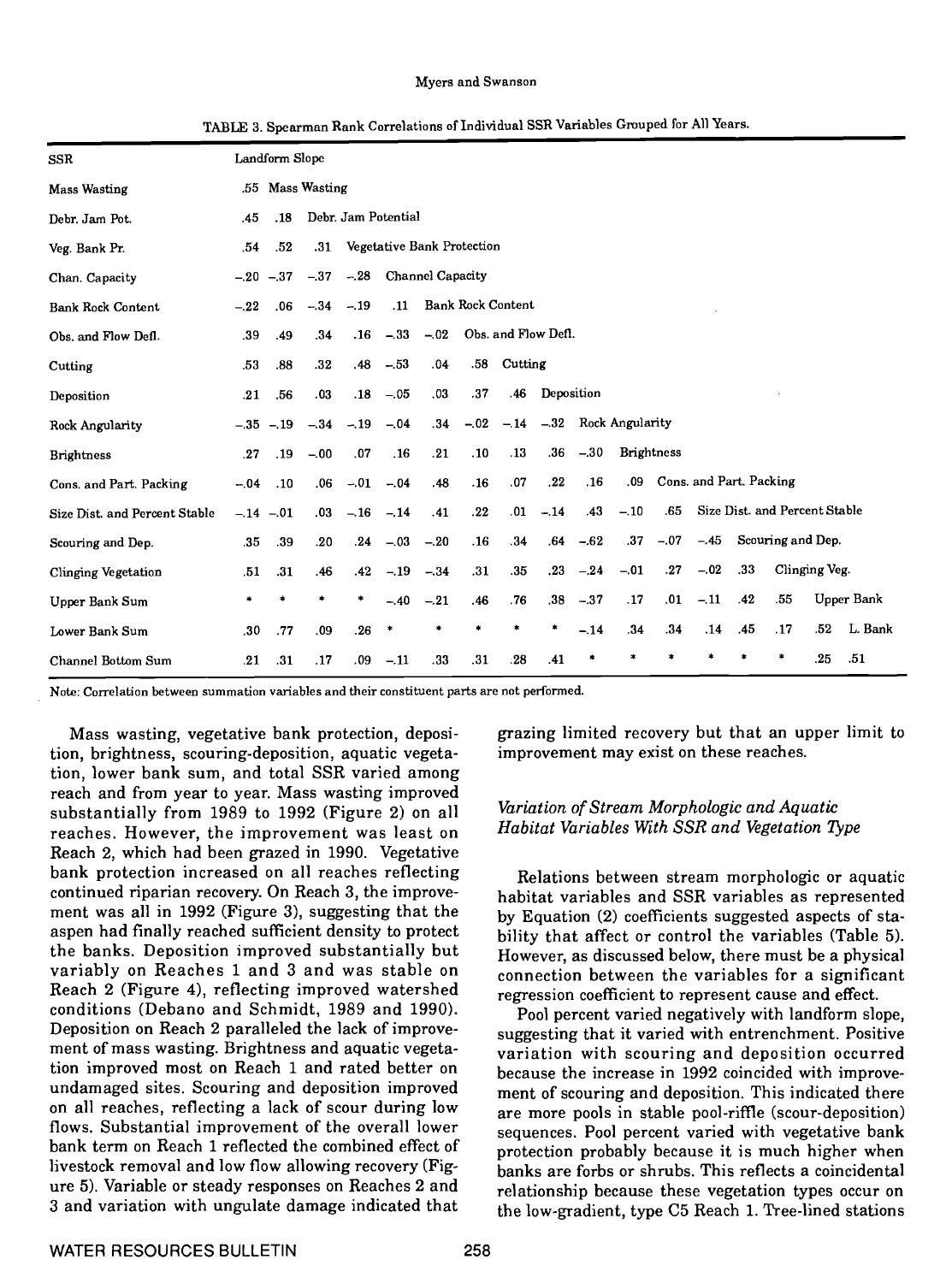| TABLE 4. Selection of Log-Linear Models for SSR Variables and Variation of SSR Variables with Ungulate Damage.        |  |
|-----------------------------------------------------------------------------------------------------------------------|--|
| S is SSR, R is reach, and Y is year. The test statistic of the selected model is underlined. If no model is selected, |  |
| then the model of complete interaction has been selected which is a complete lack of information.                     |  |
| Underlined variables varied significantly with ungulate damage at the 10 percent significance level.                  |  |

| Model                                | $[RS]$ $[YS]$ $[RY]$<br>$\blacktriangleleft$<br>$\boldsymbol{4}$ |             | [RS] [S]<br>${\bf 3}$<br>8 |         | $[RS]$ $[Y]$<br>$\boldsymbol{2}$<br>10 |                            | $[R]$ $[Y]$ $[S]$<br>$\mathbf{1}$<br>${\bf 12}$ |             |
|--------------------------------------|------------------------------------------------------------------|-------------|----------------------------|---------|----------------------------------------|----------------------------|-------------------------------------------------|-------------|
| <b>Equation</b>                      |                                                                  |             |                            |         |                                        |                            |                                                 |             |
| df                                   |                                                                  |             |                            |         |                                        |                            |                                                 |             |
| $_{\rm SSR}$                         | $\chi^2$                                                         | Prob        | $\chi2$                    | Prob    | $\chi2$                                | Prob                       | $\chi2$                                         | Prob        |
| Landford Slope                       | 2.29                                                             | $.68\,$     | 3.38                       | .91     | 6.66                                   | .76                        | 16.9                                            | .15         |
| Mass Waste.                          | 3.97                                                             | .41         | 4.46                       | .81     | $10.0\,$                               | .44                        | 14.8                                            | $\bf .25$   |
| Debr. Jam Potential                  | 1.46                                                             | .83         | 1.59                       | .99     | 2.78                                   | .99                        | 18.6                                            | .10         |
| Vegetative Bank Protection           | 2.17                                                             | $.70\,$     | 2.98                       | .94     | 7.80                                   | .65                        | 27.1                                            | .01         |
| <b>Channel Capacity</b>              | 6.29                                                             | ${\bf .18}$ | $_{\rm 6.8}$               | .56     | 8.10                                   | $\underline{\mathbf{.62}}$ | $20.8\,$                                        | .05         |
| <b>Bank Rock Content</b>             | 1.35                                                             | .85         | 1.77                       | .99     | 2.90                                   | .98                        | 4.95                                            | .96         |
| Obstructions and Flow Deflectors     | 3.65                                                             | .46         | 4.05                       | .85     | 5.60                                   | .85                        | 8.53                                            | .74         |
| Cutting                              | 3.38                                                             | $.50\,$     | 3.72                       | .88     | 7.40                                   | ${\bf .68}$                | 14.4                                            | .27         |
| Deposition                           | 2.30                                                             | .68         | 3.41                       | .91     | 25.0                                   | .01                        | 26.0                                            | .01         |
| Rock Angularity                      | $\mathbf{0.0}$                                                   | 1.00        | 0.46                       | .99     | 1.80                                   | .99                        | 9.46                                            | $.66\,$     |
| <b>Brightness</b>                    | 2.32                                                             | $.68\,$     | 2.87                       | .94     | 9.50                                   | .49                        | 9.37                                            | ${\bf .67}$ |
| Cons. and Particle Packing           | 3.94                                                             | .41         | 5.20                       | $.52\,$ | 5.90                                   | .82                        | 6.29                                            | .90         |
| Bottom Size Dist. and Percent Stable | 7.80                                                             | .09         | 7.64                       | .47     | 16.2                                   | .09                        | 16.6                                            | .16         |
| Scouring and Dep.                    | .10                                                              | .99         | 1.26                       | .99     | 38.7                                   | .00.                       | 39.7                                            | .00.        |
| <b>Clinging Vegetation</b>           | 2.58                                                             | .63         | 8.55                       | .38     | 16.1                                   | .10                        | 26.3                                            | .01         |
| Upper Bank Sum                       | 3.28                                                             | .51         | 3.74                       | .88     | 6.60                                   | .76                        | 19.7                                            | .07         |
| Lower Bank Sum                       | 5.75                                                             | $.22\,$     | 6.21                       | .62     | 13.6                                   | .19                        | $14.2\,$                                        | .29         |
| Channel Bottom Sum                   | 5.07                                                             | .28         | $6.0\,$                    | .42     | 6.60                                   | .76                        | 7.39                                            | .83         |
| Total SSR                            | 4.55                                                             | .34         | 3.54                       | .89     | 11.5                                   | .32                        | 16.2                                            | .18         |
|                                      |                                                                  |             |                            |         |                                        |                            |                                                 |             |

are higher gradient portions of Reaches 2 and 3, which require rapids to dissipate energy.

Pool quality varied positively with consolidation, indicating that imbricated stream bottoms and stable features lead to quality pools. It varied negatively with bottom size distribution because stable, largesized substrate leads to rapids and small pools. Due to sediment sorting, the largest pools have the largest distribution shift from the average for the reach and deposition ratings.<br>(Milne, 1982), thus explaining the negative relation. Good ratings of lan

Gravel/cobble percent varied slightly with debris jam potential, vegetative bank protection, and vegetation type. Vegetative bank protection was highest on grassy, low gradient banks, where the substrate was sandy and gravel/cobble percent was low. Debris jam material is least on these banks; therefore, these relationships may be due to coincidental occurrence of different vegetation types on Reach 1 where the substrate is finer. Gravel/cobble percent is higher on steeper, tree-lined reaches because of the lack of sand. Embeddedness varied with scouring and deposition because high embeddedness resulted in low scouring

Good ratings of landform slope, obstructions and flow deflectors, and scouring and deposition all reduced COVER ratings. COVER varied negatively with landform slope because it paralleled variation of vegetation type with reach. Lower landform slopes,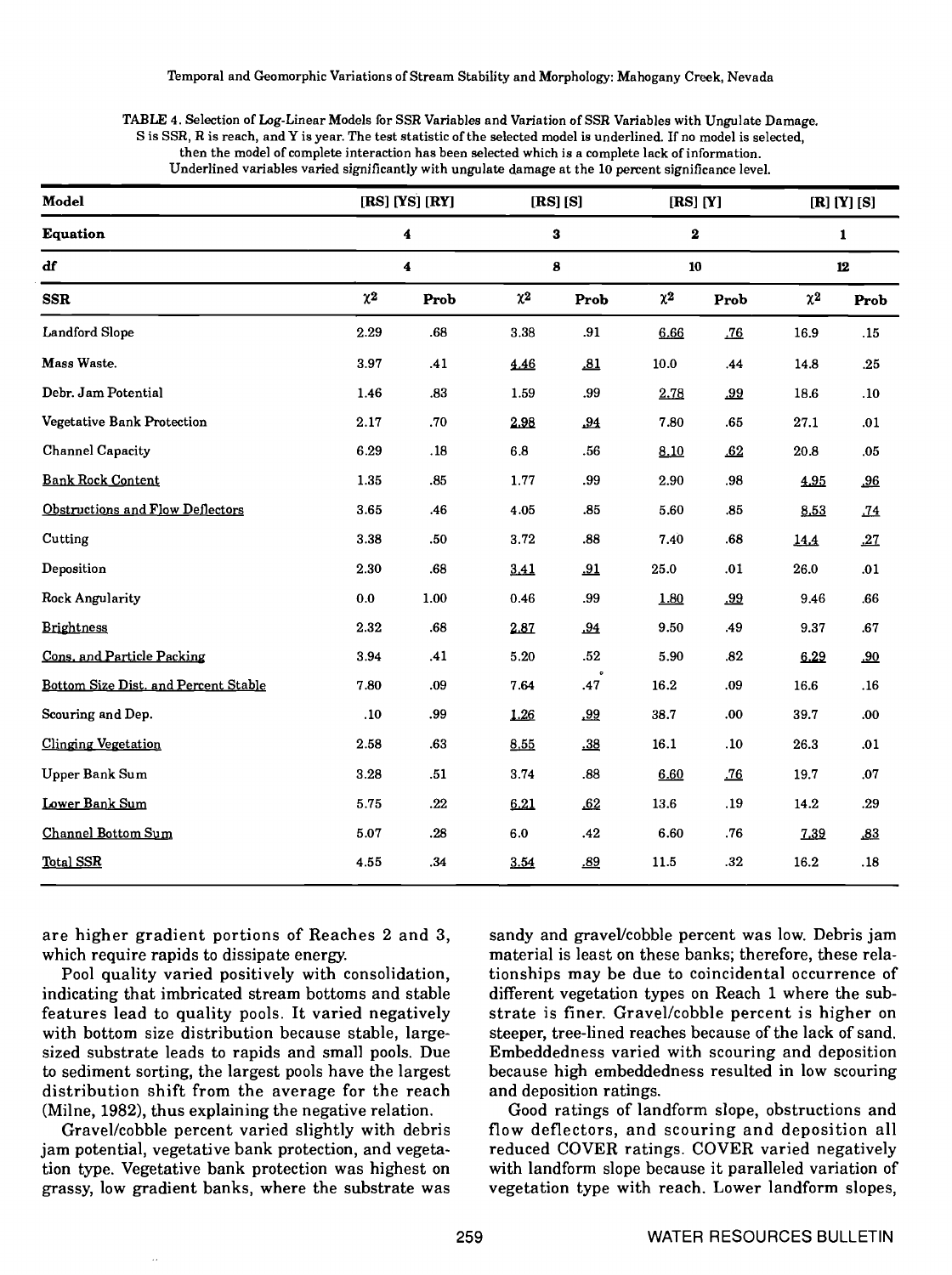## Myers and Swanson



Figure 2. Variation of Mass Wasting With Year and Reach.



Figure 4 Variation of Deposition With Year and Reach.



Figure 3. Variation of Vegetation Bank Protection With Year and Reach.



Figure 5. Variation of the Lower Bank Sum With Year and Reach.

| Dep. Var.             | Ind. Var.                          | Coefficient | Error | Probability |  |
|-----------------------|------------------------------------|-------------|-------|-------------|--|
| Pool Percent          | Landform Slope                     | $-18.8$     | 8.64  | 0.037       |  |
|                       | Veg. Bank Protection               | 14.9        | 8.16  | 0.078       |  |
|                       | Obs. and Flow Deflectors           | 15.8        | 8.70  | 0.088       |  |
|                       | Scouring and Deposition            | 25.0        | 10.64 | 0.026       |  |
| Pool Quality          | Cons. and Part. Packing            | 33.1        | 12.24 | 0.011       |  |
|                       | Bot. Size Dist. and Percent Stable | $-38.2$     | 15.74 | 0.021       |  |
| Gravel/Cobble Percent | Debris Jam Potential               | 17.2        | 9.82  | 0.089       |  |
|                       | Veg. Bank Protection               | $-14.9$     | 8.77  | 0.099       |  |
| Emb.                  | Scouring and Deposition            | 16.9        | 6.25  | 0.011       |  |
| <b>COVER</b>          | Landform Slope                     | $-14.3$     | 6.36  | 0.032       |  |
|                       | Obs. and Flow Deflectors           | $-12.9$     | 6.41  | 0.053       |  |
|                       | Scouring and Deposition            | $-17.9$     | 7.84  | 0.029       |  |
| Stab.                 | Veg. Bank Protection               | 7.15        | 3.77  | 0.067       |  |
| W/D                   | Veg. Bank Protection               | $-8.03$     | 2.99  | 0.012       |  |

TABLE 5. Significant (p<0.1) Coefficients from Least Squares Linear Regression of Stream Morphologic and Aquatic Habitat Variables With SSR Predictor Variables Described in Equation (2).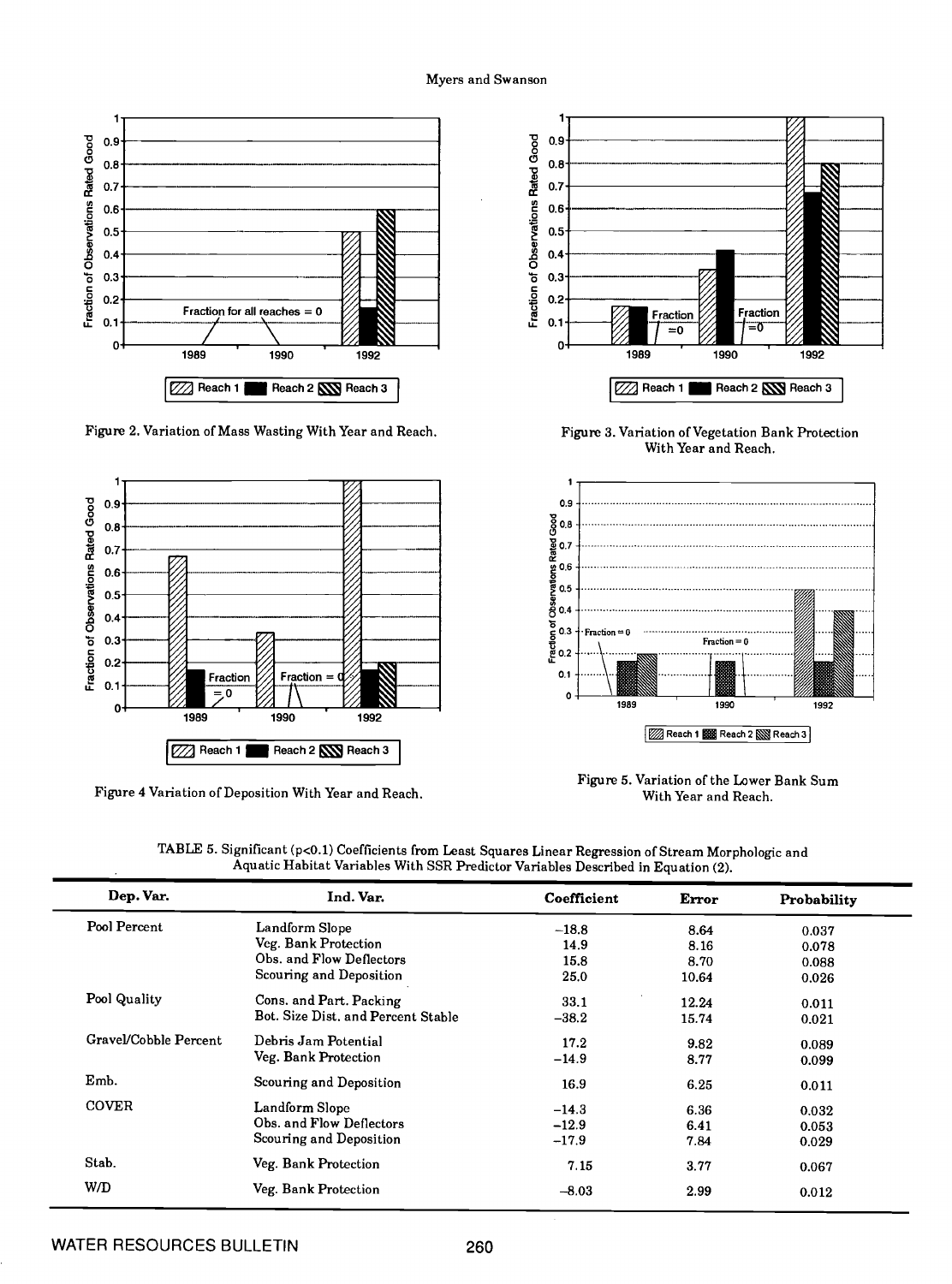mostly on Reach 1, tended to be vegetated with grass. COVER also varied negatively with obstructions and flow deflectors because these items have had too little time to stabilize since the debris removal in the 1970s. The best scouring and deposition ratings occurred with grassy banks because the few pools formed by coarse woody debris on tree-lined reaches are less stable.

Stability varied only with vegetative bank protection. That neither cover varied with vegetative bank protection nor stability with vegetation type indicated that for these streams, grass, trees, and shrubs all

Finally, water width/depth ratio varied with vegetative bank protection. This agrees with other studies (Zimmerman et al., 1967; Smith, 1976; Madej et al., 1994), but its lack of variation with other variables, including vegetation type, is disturbing. Apparently, the narrow range of values did not provide sufficient variation of channel shapes to reflect trends.

# Variation of Stream Morphologic and Aquatic Habitat Variables With Time and Reach

We used the Equation (3) model to test for variation with time and reach. Pool percent varied significantly with year and reach ( $p=0.000$  and 0.035,<br>respectively). There was a significant decrease between 1989 and 1990 on Reaches 1 and 2 and an increase between 1990 and 1992 on all reaches (Figure 6). Pools throughout tended to be of moderate quality in 1989 but poor in 1990 and 1992 (Figure 7) due to decreased depth resulting from infilling and  $\frac{1}{t}$ drought. The increased area in 1992 resulted from low velocities.

Gravel/cobble percent and embeddedness varied among years (p=0.001 and 0.000, respectively).<br>Trends with time were opposite (Figures 8 and 9),<br>reflecting small increases in sedimentation with heavy grazing in 1990 and large increases with drought in 1992. Slight variation of cobble/gravel per- cent with reach (p=0.O92) reflected differences between a sand bed in Reach 1 and gravel beds in Reaches 2 and 3.

Water width/depth ratio varied with year  $(p=0.058)$ because of a small increase from 1989 to 1990 (Figure 10), mostly on Reach 1. Slight variation among reaches reflected a decreasing width/depth ratio in Reach 1, possibly due to vegetative channel roughness that induced deposition and bank building (Table 6).



Figure 6. Variation of Pool Percent With Year and Reach  $(R1, R2,$  or R3). Lines represent the mean  $\pm$  one standard error.



Figure 7. Variation of Pool Quality With Year. The box encloses the middle half of the data; the line bisecting the box represents the median; 0 represents probable outliers.

# DISCUSSION

# SSR Variables

Pfankuch (1978) SSR variables responded differently with time on different reaches. Different stream types responded differently to the grazing perturbation and will recover at different rates. The U.S. Forest Service identified critical elements from Pfankuch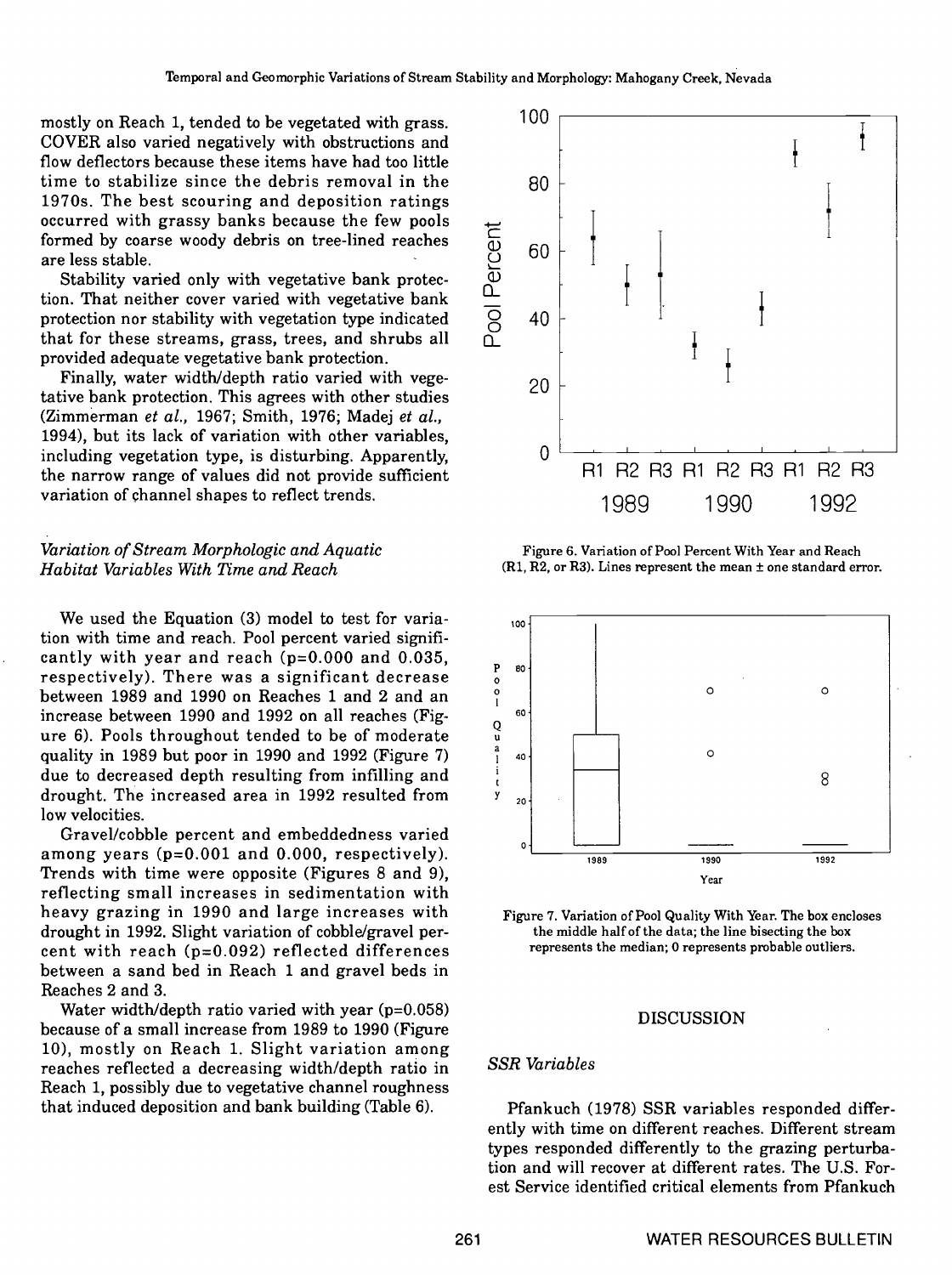

Figure 8. Variation of Gravel-Cobble Percent With Year Figure 9. Variation of Embeddedness With Year Figure 9. Variation of Embeddedness With Year and Reach (R1, R2, or R3). Lines represent means  $±$  one standard error.

stability variables to best represent channel portions for various stream types (Kaplan-Henry et al., 1994). Our identification of mass wasting, vegetative bank protection, deposition, and scouring and deposition agreed with Forest Service critical elements for temporal change on B4 streams. The relatively high correlation (Table 3) among all these variables suggested they represent similar processes affecting all three portions of the channel cross-section.

Landform slope and debris jam potential differed among reach (stream type) and did not change much with time. Channel capacity differed among reaches due to stream type differences. The negative correlation between channel capacity and upper bank sum suggested that narrow channels tended to be steep and erosive on their upper banks, reflecting stream type differences. We expect that bank rock content, consolidation, and bottom size distribution would distinguish reaches in differing geology. Obstructions and flow deflectors should distinguish riparian vegetation. These variables should be considered critical elements for distinguishing inherent differences among reaches. Reach 3 had substantial improvements of mass

wasting and vegetative bank protection (Figures 2 and 3) between 1990 and 1992. These variables have low observer variability (Myers and Swanson, 1992). Their continued improvement after 16 years of rest reflected the substantial time for recovery of tree vegetation (Myers and Swanson, in review) and the



and Reach (R1, R2, or R3). Lines represent means  $\pm$  one standard error.

conditions of the upper bank. The improvement of the lower bank on Reach 3 (Figure 5) reflected changes allowed by the low flows such as vegetation of lower banks and no erosion.



Figure 10. Variation of Water Width/Depth With Year and Reach (Ri, R2, or R3). Lines represent means ± one standard error.

## WATER RESOURCES BULLETIN 262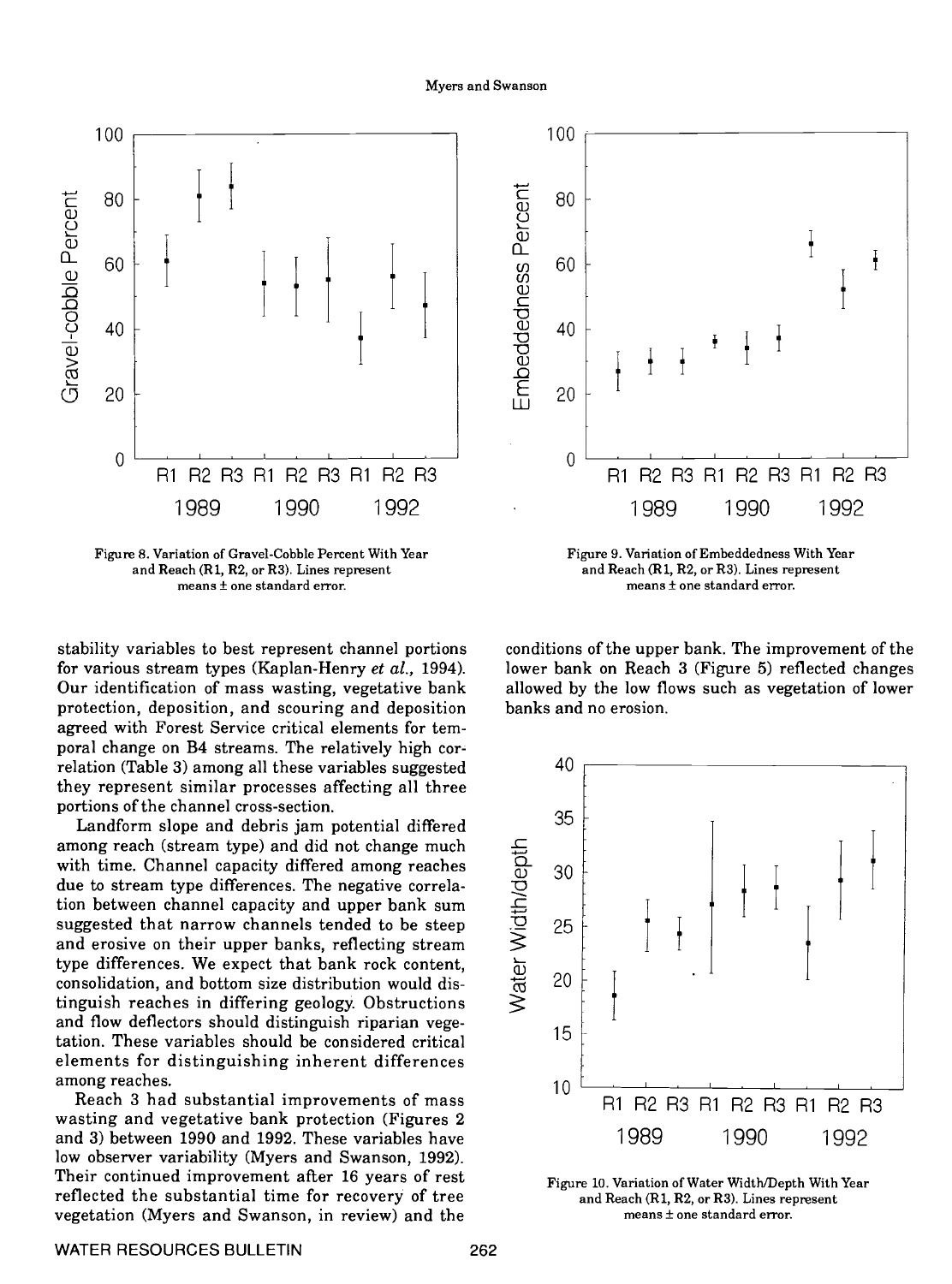| Variable              |                                                           | Forbs                                   | <b>Trees</b> | <b>Shrubs</b> | F    | Prob. |
|-----------------------|-----------------------------------------------------------|-----------------------------------------|--------------|---------------|------|-------|
|                       |                                                           | One-Way Parametric Analysis of Variance |              |               |      |       |
| Pool Percent          | Mean                                                      | 71.7A                                   | 45.5B        | 72.6A         | 7.21 | 0.002 |
|                       | <b>Standard Deviation</b>                                 | 25.0                                    | 22.0         | 23.7          |      |       |
| Gravel/Cobble         | Mean                                                      | 54.1A                                   | 67.6B        | 50.2A         | 2.44 | 0.099 |
|                       | <b>Standard Deviation</b>                                 | 22.2                                    | 24.1         | 23.0          |      |       |
| Embeddedness          | Mean                                                      | 46.0                                    | 35.8         | 48.0          | 2.41 | 0.101 |
|                       | <b>Standard Deviation</b>                                 | 20.1                                    | 14.1         | 16.5          |      |       |
| W/D                   | Mean                                                      | 25.7                                    | 27.8         | 23.2          | 1.35 | 0.270 |
|                       | <b>Standard Deviation</b>                                 | 9.51                                    | 5.77         | 5.61          |      |       |
|                       | Kruskal-Wallis One-Way Nonparametric Analysis of Variance |                                         |              |               |      |       |
| Pool Quality Rank     |                                                           | 22.8                                    | 21.8         | 28.2          | 2.32 | 0.31  |
| <b>Stability Rank</b> |                                                           | 25.8                                    | 20.8         | 25.2          | 1.42 | 0.49  |

| TABLE 6. Variation of Stream Morphologic Parameters With Vegetation Type. |
|---------------------------------------------------------------------------|
|---------------------------------------------------------------------------|

# Stream Morphologic and Aquatic Habitat Variables

Variations in pooi percent and quality reflected grazing impacts, the lack of stable coarse woody debris necessary for pool formation (Myers and Swanson, 1994; Smith et al., 1993), gradient (Wohi et al., 1993; Hubert and Kozel, 1993), substrate (Milne, 1982), and drought. Infilling during drought increased flatwater or low quality pools. During normal flows in 1990, pooi percent ranged from 25 to 40 percent on Reaches 2 and 3, which may be near normal for B4 streams (Myers and Swanson, 1991). Values are high on Reach 1 in low flow years (1989 and 1992) because low-gradient C5 streams become one long, low-quality pool. Variation with obstructions and flow deflectors indicated dependence on structural components responsible for pooi formation (Myers and Swanson, 1994). However, when boulders are small and random, they do not form significant pools (Zgheib, 1990) as is apparent on these streams. Just as a lack of boulders represents a geologic limit to stable pools, lack of coarse woody debris represents an anthropocentric limit to pools in the short run (Andrus et al., 1988).

Trends in substrate parameters reflected sources of and ability to transport fine sediment. Pools accumulate fine sediment if the watershed provides a source (Lisle and Hilton, 1992) such as roads (Brown, 1994; Eaglin and Hubert, 1993) in this watershed (Myers and Swanson, 1996). The fine sediment does not flush during low flows (Hubert and Kozel, 1993). Grazing increased embeddedness much less than drought and road crossings. An apparent limitation to

improvement in this watershed is the number of road crossings. The decreasing width/depth ratio with time on

Reach 1 and with vegetative bank protection while remaining constant on the rest of the watershed reflected inherent differential responses to similar inputs due to gradient, soils, vegetation, and geology (Kelson and Wells, 1989). As herbaceous and shrubby vegetation recovered due to exclosure (Platts et al., 1983), Reach 1 became narrower as expected (Smith, 1976; Zimmerman et al., 1967). The lack of confinement allows meandering (Howard and Knutson, 1984) such that active channels and floodplains can be reworked. In combination with establishing vegetation (Osterkamp and Hupp, 1984), this channel reworking may lead to type changes from CS to E5 (Rosgen, 1994). However, as seen by increased width in 1990, sediment loading may limit narrowing and improvement of the downstream reach (Schumm, 1977; Kondolf, 1993) unless vegetation becomes established and causes accretion (Hupp and Simon, 1991) and channel narrowing (Smith, 1976; Graf, 1978). The ultimate fate of Reach 1 depends on management of the entire watershed (DeBano and Schmidt, 1990; Kondoif, 1993).

The lack of variation of width/depth ratio in Reaches 2 and 3 reflected the stability and slow recovery rate of B4 channels. These reaches should not narrow very much because of their moderate entrenchment, gravel bed load, and the prevalence of tree cover which will not filter much sediment. Tree cover also tends toward wider channels than grass or herb covered banks (Murgatroyd and Ternan, 1983; Zimmerman et al., 1967).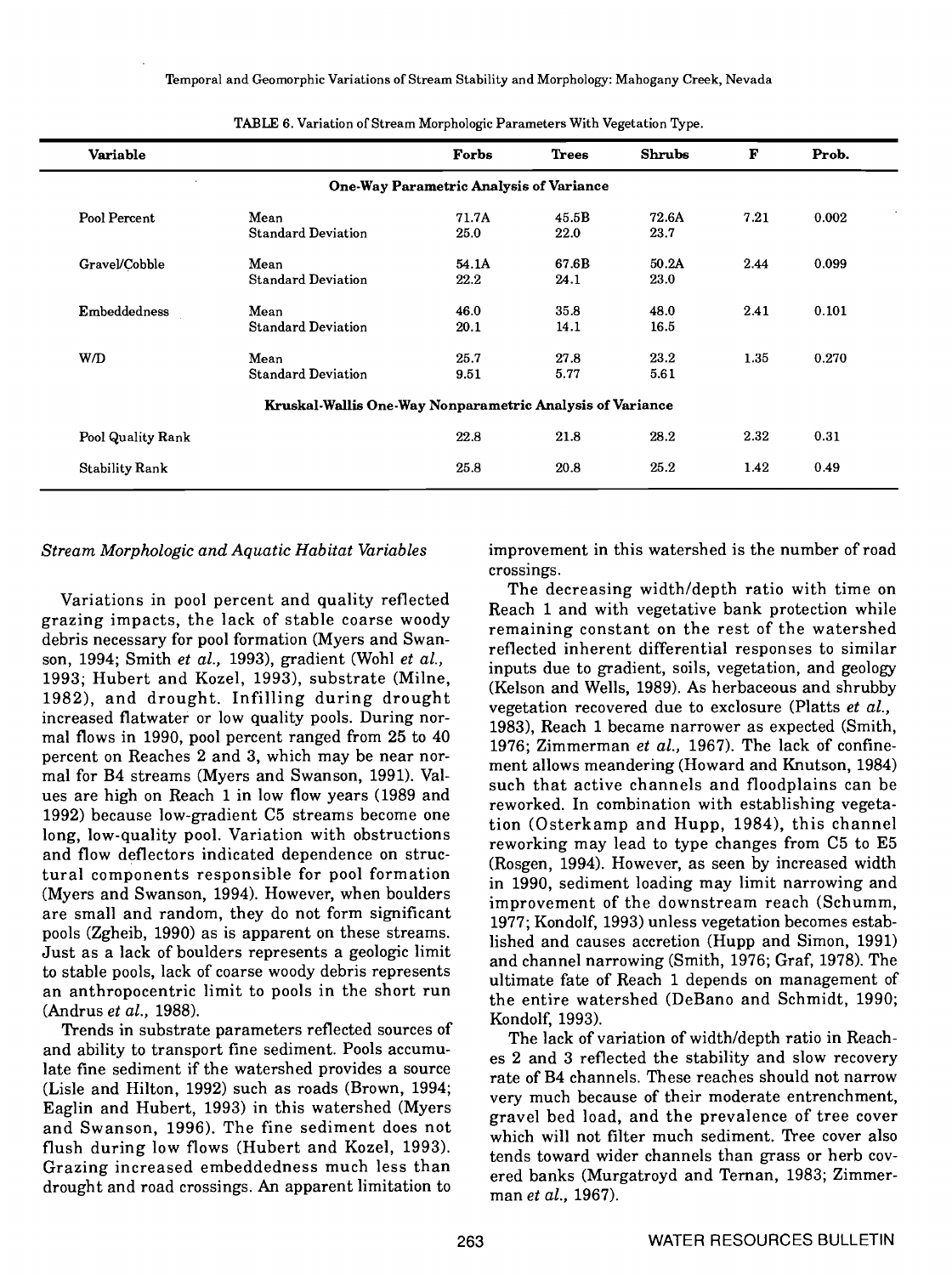## CONCLUSION

The results of this research and Myers and Swanson (1996) illustrate how stream type limits the effectiveness of management because different stream types have different potential conditions and recovery rates. Land managers should set objectives based on the potential of the specific stream and its potential

rate of change. Significant variations of aquatic habitat and stream morphologic variables with SSR variables indicate that the ocular rating system provided an adequate means of monitoring habitat conditions. In addition to the link with habitat variables, managing agencies should continue to use these methods as supplements to more detailed surveys for three reasons. First, they are rapidly applied in the field. This is an important consideration to agencies responsible for Second, the methods force surveyors to observe. attributes important to the hydrology and habitat of the system. Surveyors' field notes and photographs Special Publication 2, 78 pp. should focus on problems discovered using this methodology. Third, rapid ocular surveys focusing on critical SSR variables performed every one or two years would bridge longer time periods between more intensive surveys and help avoid major stream problems.

#### ACKNOWLEDGMENTS

This research was funded by a Federal Aid in Sport Fish Restoration grant from the Nevada Division of Wildlife and funds from the Nevada Agricultural Experiment Stations Project 52CB. We thank G. Fred Gifford for review. We also thank Rick Rieber and Arne Bergiund of the BLM, Jack Piccolo and William Cowan of the Summit Lake Indian Reservation, and Jim French, Gene Weller, and Leroy McClelland of the Nevada Division of Wildlife for their many helpful comments concerning the management of Mahogany Creek.

### LiTERATURE CITED

- Andrus, C. W., B. A. Long, and H. A. Froehlich, 1988. Woody Debris and Its Contribution to Pool Formation in a Coastal Stream 50 Years after Logging. Canadian Journal of Fisheries and Aquatic Sciences 45:2080-2086.
- Bureau of Land Management (BLM), 1993. Soldier Meadows Allotment, Reevaluation (Draft). USD1 Bureau of Land Management, Winnemucca District Office, Winnemucca, Nevada.
- Bren, L. J., 1993. Riparian Zone, Stream, and Floodplain Issues: A Review. Journal of Hydrology 150:277-299.
- Brown, K. J., 1994. River-Bed Sedimentation Caused by Off-Road Vehicles at River Fords in the Victorian Highlands, Australia. Water Resources Bulletin 30:239-250.
- Collier, K. J. and M. J. Winterbourne, 1987. Faunal and Chemical Dydnamics of Some Acid and Alkaline New Zealand Streams. Freshwater Biology 18:227.234.
- Curry B. B. and W. N. Melhorn, 1990. Summit Lake Landslide and Geomorphic History of Summit Lake Basin, Northwestern Nevada. Geomorphology 4:1-17.
- DeBano, L. F. and L. J. Schmidt, 1989. Improving Southwestern Riparian Areas Through Watershed Management. General Technical Report RM-182, Rocky Mountain Forest and Range Experiment Station, USDA Forest Service, Fort Collins, Colorado.
- DeBano, L. F. and L. J. Schmidt, 1990. Potential for Enhancing Riparian Habitats in the Southwestern United States with Watershed Practices. Forest Ecology and Management 33:385- 403.
- Eaglin, G. S. and W. A. Hubert, 1993. Effects of Logging and Roads on Substrate and Trout in Streams of the Medicine Bow National Forest, Wyoming. North American Journal of Fisheries Management 13:844-846.
- Fienberg, S. E. 1980. The Analysis of Cross-Classified Categorical Data (2nd. Edition). The MiT Press, Cambridge, Massachusetts, 246 pp.
- Graf, W. L., 1978. Fluvial Adjustments to the Spread of Tamarisk in the Colorado Plateau Region. Geological Society of America Bulletin 89:1491-1501.
- Gunderson, D. R., 1968. Floodplain Use Related to Stream Morphology and Fish Populations. Journal of Wildlife Management 32:507-514
- Houghton, J. G., C. M. Sakamota, and R. O. Gifford, 1975. Nevada's Weather and Climate. Nevada Bureau of Mines and Geology,
- Howard, A. D. and T. R. Knutson, 1984. Sufficient Condition for River Meandering: A Simulation Approach. Water Resources Research 20:1659-1667.
- Hubert, W. A. and S. J. Kozel, 1993. Quantitative Relations of Physical Habitat Features to Channel Slope and Discharge in Unaltered Mountain Streams. Journal of Freshwater Ecology 8:177-183.
- Hupp, C. R. and A. Simon, 1991. Bank Accretion and the Development of Vegetated Depositional Surfaces Along Modified Alluvial Channels. Geomorphology 4:111-124.
- Kaplan-Henry, T. A., W. T. Henry, and H. Eddinger, 1994. Sequoia National Forest South Creek Riparian Ecosystem Analysis. Watershed Management Council 6(2):5-6.
- Kelson, K. I. and S. G. Wells, 1989. Geologic Influences on Fluvial Hydrology and Bedload Transport in Small Mountainous Watersheds, Northern New Mexico, U.S.A. Earth Surface Processes and Landforms 14:671-690.
- Kondolf, G. M., 1993. Lag in Stream Channel Adjustment to Livestock Exclosure, White Mountains, California. Restoration Ecology 2:226-230.
- Lawlor, D. M., 1993. The Measurement of River Bank Erosion and Lateral Channel Change: A Review. Earth Surface Processes and Landforms 18:777-821.
- Lisle, T. E., 1986. Stabilization of a Gravel Channel by Large Streamside Obstructions and Bedrock Bends, Jacoby Creek, Northwestern California. Geological Society of America Bulletin 97:999-1011.
- Lisle, T. E. and S. Hilton, 1992. The Volume of Fine Sediment in Pools: An Index of Sediment Supply in Gravel-bed Streams. Water Resources Bulletin 28:371-383.
- Madej, M. A., W. E. Weaver, and D. K. Hagans, 1994. Analysis of Bank Erosion on the Merced River, Yosemite Valley, Yosemite National Park, California, USA. Environmental Management 18:235-250.
- Millar, R. G. and M. C. Quick, 1993. Effect of Bank Stability on Geometry of Gravel Rivers. Journal of Hydraulic Engineering 119:1343-1363.
- Milne, J. A., 1982. Bed-Material Size and the Riffle-Pool Process. Sedimentology 29:267-278.
- Murgatroyd, A. L. and J. L. Ternan, 1983. The Impact of Afforestation on Stream Bank Erosion and Channel Form. Earth Surface Processes and Landforms 8:357-369.